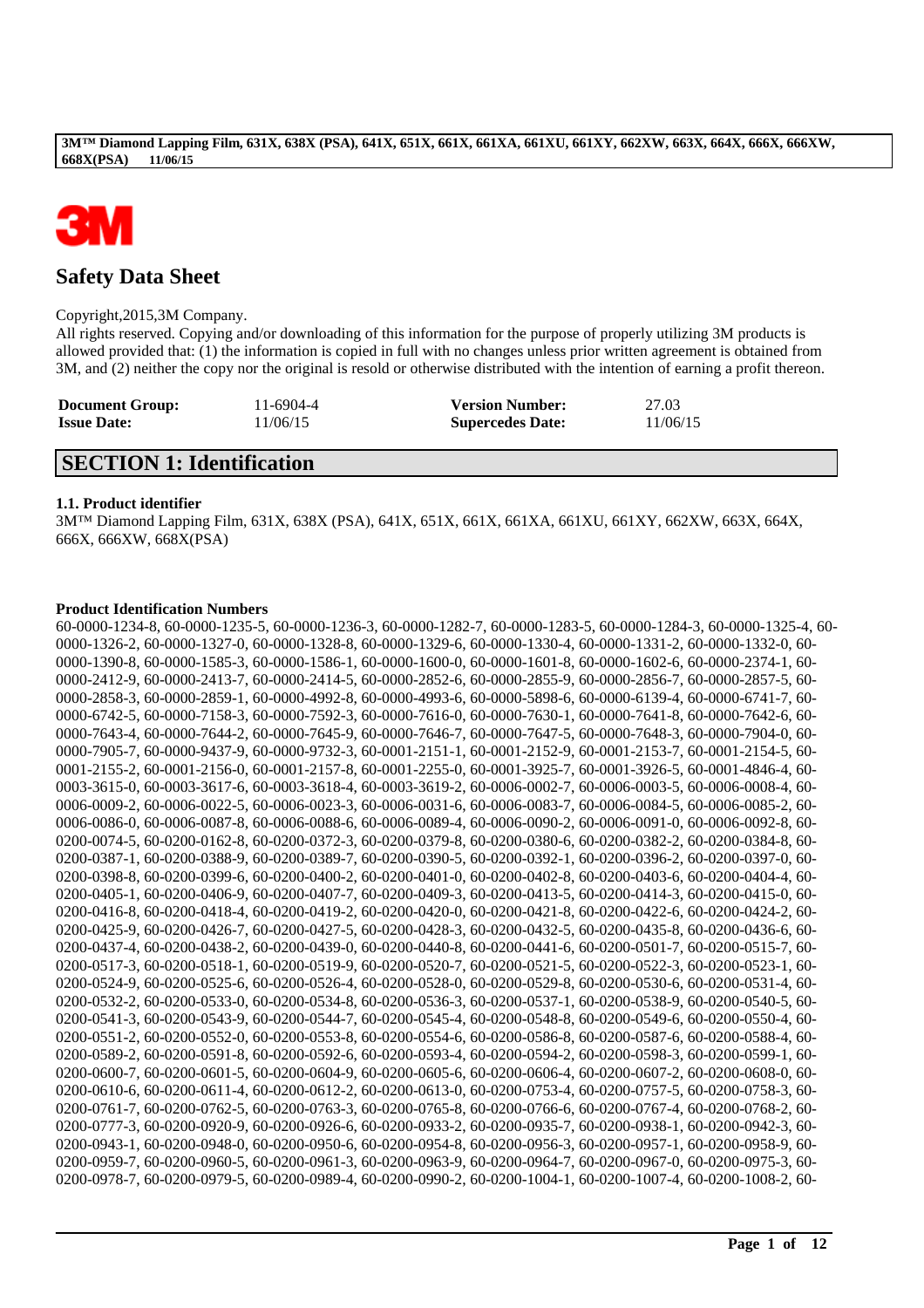0200-1009-0, 60-0200-1010-8, 60-0200-1023-1, 60-0200-1025-6, 60-0200-1033-0, 60-0200-1041-3, 60-0200-1044-7, 60- 0200-1046-2, 60-0200-1047-0, 60-0200-1048-8, 60-0200-1050-4, 60-0200-1051-2, 60-0200-1052-0, 60-0200-1058-7, 60- 0200-1060-3, 60-0200-1061-1, 60-0200-1065-2, 60-0200-1068-6, 60-0200-1070-2, 60-0200-1071-0, 60-0200-1080-1, 60- 0200-1081-9, 60-0200-1082-7, 60-0200-1083-5, 60-0200-1085-0, 60-0200-1086-8, 60-0200-1091-8, 60-0200-1096-7, 60- 0200-1102-3, 60-0200-1111-4, 60-0200-1112-2, 60-0200-1117-1, 60-0200-1136-1, 60-0200-1139-5, 60-0200-1140-3, 60- 0200-1141-1, 60-0200-1145-2, 60-0200-1148-6, 60-0200-1154-4, 60-0200-1155-1, 60-0200-1156-9, 60-0200-1157-7, 60- 0200-1158-5, 60-0200-1160-1, 60-0200-1165-0, 60-0200-1172-6, 60-0200-1179-1, 60-0200-1180-9, 60-0200-1181-7, 60- 0200-1186-6, 60-0200-1187-4, 60-0200-1188-2, 60-0200-1189-0, 60-0200-1190-8, 60-0200-1191-6, 60-0200-1192-4, 60- 0200-1193-2, 60-0200-1194-0, 60-0200-1201-3, 60-0200-1203-9, 60-0200-1204-7, 60-0200-1205-4, 60-0200-1207-0, 60- 0200-1214-6, 60-0200-1215-3, 60-0200-1216-1, 60-0200-1217-9, 60-0200-1222-9, 60-0200-1223-7, 60-0200-1224-5, 60- 0200-1225-2, 60-0200-1226-0, 60-0200-1232-8, 60-0200-1235-1, 60-0200-1237-7, 60-0200-1263-3, 60-0200-1271-6, 60- 0200-1273-2, 60-0200-1274-0, 60-0200-1275-7, 60-0200-1277-3, 60-0200-1278-1, 60-0200-1279-9, 60-0200-1280-7, 60- 0200-1281-5, 60-0200-1282-3, 60-0200-1283-1, 60-0200-1284-9, 60-0200-1285-6, 60-0200-1286-4, 60-0200-1288-0, 60- 0200-1289-8, 60-0200-1290-6, 60-0200-1294-8, 60-0200-1329-2, 60-0200-1450-6, 60-0200-1454-8, 60-0200-1489-4, 60- 0200-1491-0, 60-0200-1500-8, 60-0200-1509-9, 60-0200-1510-7, 60-0200-1539-6, 60-0200-1545-3, 60-0200-1547-9, 60- 0200-1548-7, 60-0200-1646-9, 60-0200-1647-7, 60-0200-1675-8, 60-0200-1676-6, 60-0200-1677-4, 60-0200-1692-3, 60- 0200-1693-1, 60-0200-1694-9, 60-0200-1696-4, 60-0200-1708-7, 60-0200-1709-5, 60-0200-1710-3, 60-0200-1711-1, 60- 0200-2160-0, 60-0700-0510-7, 60-0700-0514-9, 60-0700-0823-4, 60-0700-0824-2, 60-0700-0825-9, 60-0700-0826-7, 60- 0700-0830-9, 60-0700-0831-7, 60-0700-0833-3, 60-0700-0834-1, 60-0700-0835-8, 60-0700-0837-4, 60-0700-0838-2, 60- 0700-0842-4, 60-0700-0843-2, 60-0700-0844-0, 60-0700-0845-7, 60-0700-0846-5, 60-0700-0847-3, 60-0700-0848-1, 60- 0700-0851-5, 60-0700-0852-3, 60-0700-0853-1, 60-0700-0855-6, 60-0700-0856-4, 60-0700-0857-2, 60-0700-0858-0, 60- 0700-0862-2, 60-0700-0863-0, 60-0700-0920-8, 60-0700-0921-6, 60-0700-0922-4, 60-0700-0923-2, 60-0700-0924-0, 60- 0700-0926-5, 60-0700-0927-3, 60-0700-0929-9, 60-0700-0930-7, 60-0700-0931-5, 60-0700-0932-3, 60-0700-0933-1, 60- 0700-0934-9, 60-0700-0935-6, 60-0700-0936-4, 60-0700-0938-0, 60-0700-0940-6, 60-0700-0941-4, 60-0700-0942-2, 60- 0700-0951-3, 60-0700-0973-7, 60-0700-0974-5, 60-0700-1023-0, 60-0700-1024-8, 60-0700-1025-5, 60-0700-1028-9, 60- 0700-1029-7, 60-6500-2568-1, 60-6500-2569-9, 60-6500-2571-5, 60-6500-2572-3, 60-6500-2573-1, 60-6500-2574-9, XC-0047-0314-3, XC-0315-1394-5, XC-0315-1706-0

\_\_\_\_\_\_\_\_\_\_\_\_\_\_\_\_\_\_\_\_\_\_\_\_\_\_\_\_\_\_\_\_\_\_\_\_\_\_\_\_\_\_\_\_\_\_\_\_\_\_\_\_\_\_\_\_\_\_\_\_\_\_\_\_\_\_\_\_\_\_\_\_\_\_\_\_\_\_\_\_\_\_\_\_\_\_\_\_\_\_

#### **1.2. Recommended use and restrictions on use**

**Recommended use**

Abrasive Product

| 1.3. Supplier's details |                                                 |
|-------------------------|-------------------------------------------------|
| <b>MANUFACTURER:</b>    | 3M                                              |
| DIVISION:               | <b>Electronics Materials Solutions Division</b> |
| <b>ADDRESS:</b>         | 3M Center, St. Paul, MN 55144-1000, USA         |
| <b>Telephone:</b>       | 1-888-3M HELPS (1-888-364-3577)                 |

**1.4. Emergency telephone number** 1-800-364-3577 or (651) 737-6501 (24 hours)

# **SECTION 2: Hazard identification**

# **2.1. Hazard classification**

Skin Sensitizer: Category 1.

**2.2. Label elements Signal word** Warning

**Symbols** Exclamation mark |

**Pictograms**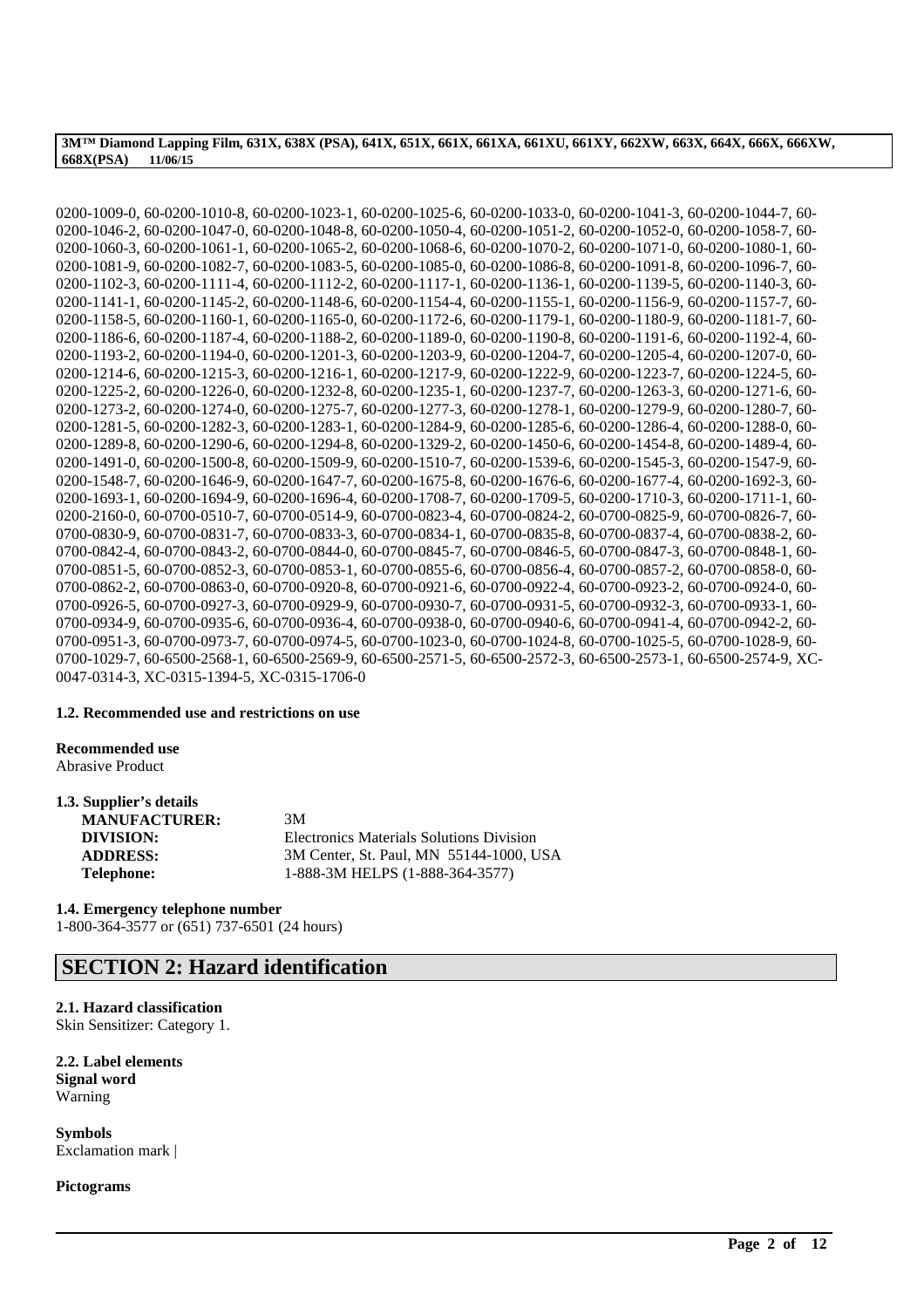

**Hazard Statements** May cause an allergic skin reaction.

# **Precautionary Statements**

# **Prevention:**

Avoid breathing dust/fume/gas/mist/vapors/spray. Wear protective gloves. Contaminated work clothing must not be allowed out of the workplace.

### **Response:**

IF ON SKIN: Wash with plenty of soap and water. If skin irritation or rash occurs: Get medical advice/attention. Wash contaminated clothing before reuse. Specific treatment (see Notes to Physician on this label).

# **Disposal:**

Dispose of contents/container in accordance with applicable local/regional/national/international regulations.

# **2.3. Hazards not otherwise classified**

None.

40% of the mixture consists of ingredients of unknown acute oral toxicity.

# **SECTION 3: Composition/information on ingredients**

| Ingredient                            | <b>C.A.S. No.</b> | $%$ by Wt      |
|---------------------------------------|-------------------|----------------|
| 2,2-DIMETHOXY-2-PHENYLACETOPHENONE    | 24650-42-8        | Trade Secret * |
| 2-ETHYLHEXYL ACRYLATE                 | $103 - 11 - 7$    | Trade Secret * |
| <b>ACRYLIC ACID</b>                   | 79-10-7           | Trade Secret * |
| <b>DIAMOND</b>                        | 7782-40-3         | Trade Secret * |
| <b>ETHYLENE-VINYL ACETATE POLYMER</b> | 24937-78-8        | Trade Secret * |
| <b>POLYESTER FILM BACKING</b>         | 25038-59-9        | Trade Secret * |
| <b>PSA</b>                            | 25134-51-4        | Trade Secret * |
| <b>TITANIUM DIOXIDE</b>               | 13463-67-7        | Trade Secret * |
| DYE (SOME PRODUCTS SUPPLIED WITHOUT   | None              | Trade Secret * |
| DYES)                                 |                   |                |
| POLYMERIC RESIN (CURED)               | None              | Trade Secret * |

\*The specific chemical identity and/or exact percentage (concentration) of this composition has been withheld as a trade secret.

\_\_\_\_\_\_\_\_\_\_\_\_\_\_\_\_\_\_\_\_\_\_\_\_\_\_\_\_\_\_\_\_\_\_\_\_\_\_\_\_\_\_\_\_\_\_\_\_\_\_\_\_\_\_\_\_\_\_\_\_\_\_\_\_\_\_\_\_\_\_\_\_\_\_\_\_\_\_\_\_\_\_\_\_\_\_\_\_\_\_

# **SECTION 4: First aid measures**

# **4.1. Description of first aid measures**

**Inhalation:**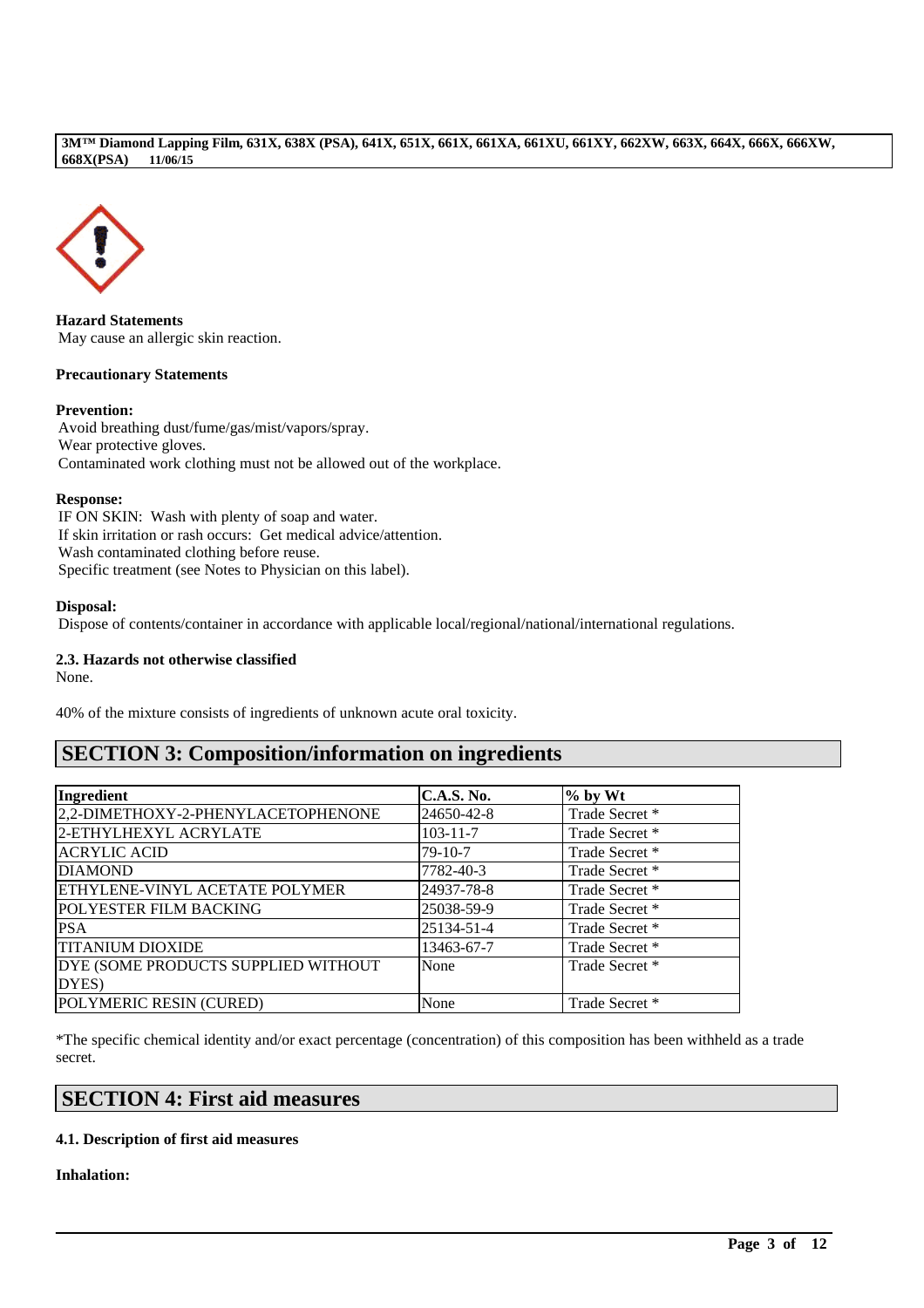Remove person to fresh air. If you feel unwell, get medical attention.

### **Skin Contact:**

Immediately wash with soap and water. Remove contaminated clothing and wash before reuse. If signs/symptoms develop, get medical attention.

# **Eye Contact:**

Flush with large amounts of water. Remove contact lenses if easy to do. Continue rinsing. If signs/symptoms persist, get medical attention.

### **If Swallowed:**

Rinse mouth. If you feel unwell, get medical attention.

### **4.2. Most important symptoms and effects, both acute and delayed**

See Section 11.1. Information on toxicological effects.

## **4.3. Indication of any immediate medical attention and special treatment required**

Not applicable

# **SECTION 5: Fire-fighting measures**

### **5.1. Suitable extinguishing media**

In case of fire: Use a fire fighting agent suitable for ordinary combustible material such as water or foam to extinguish.

# **5.2. Special hazards arising from the substance or mixture**

None inherent in this product.

# **Hazardous Decomposition or By-Products**

**Substance Condition**

Carbon monoxide During Combustion Carbon dioxide During Combustion

#### **5.3. Special protective actions for fire-fighters**

No special protective actions for fire-fighters are anticipated.

# **SECTION 6: Accidental release measures**

#### **6.1. Personal precautions, protective equipment and emergency procedures**

Evacuate area. Ventilate the area with fresh air. Refer to other sections of this SDS for information regarding physical and health hazards, respiratory protection, ventilation, and personal protective equipment.

#### **6.2. Environmental precautions**

Avoid release to the environment.

## **6.3. Methods and material for containment and cleaning up**

Not applicable.

# **SECTION 7: Handling and storage**

# **7.1. Precautions for safe handling**

For industrial or professional use only. Avoid breathing of dust created by sanding, grinding or machining. Avoid breathing dust/fume/gas/mist/vapors/spray. Do not get in eyes, on skin, or on clothing. Do not eat, drink or smoke when using this product. Wash thoroughly after handling. Contaminated work clothing should not be allowed out of the workplace. Avoid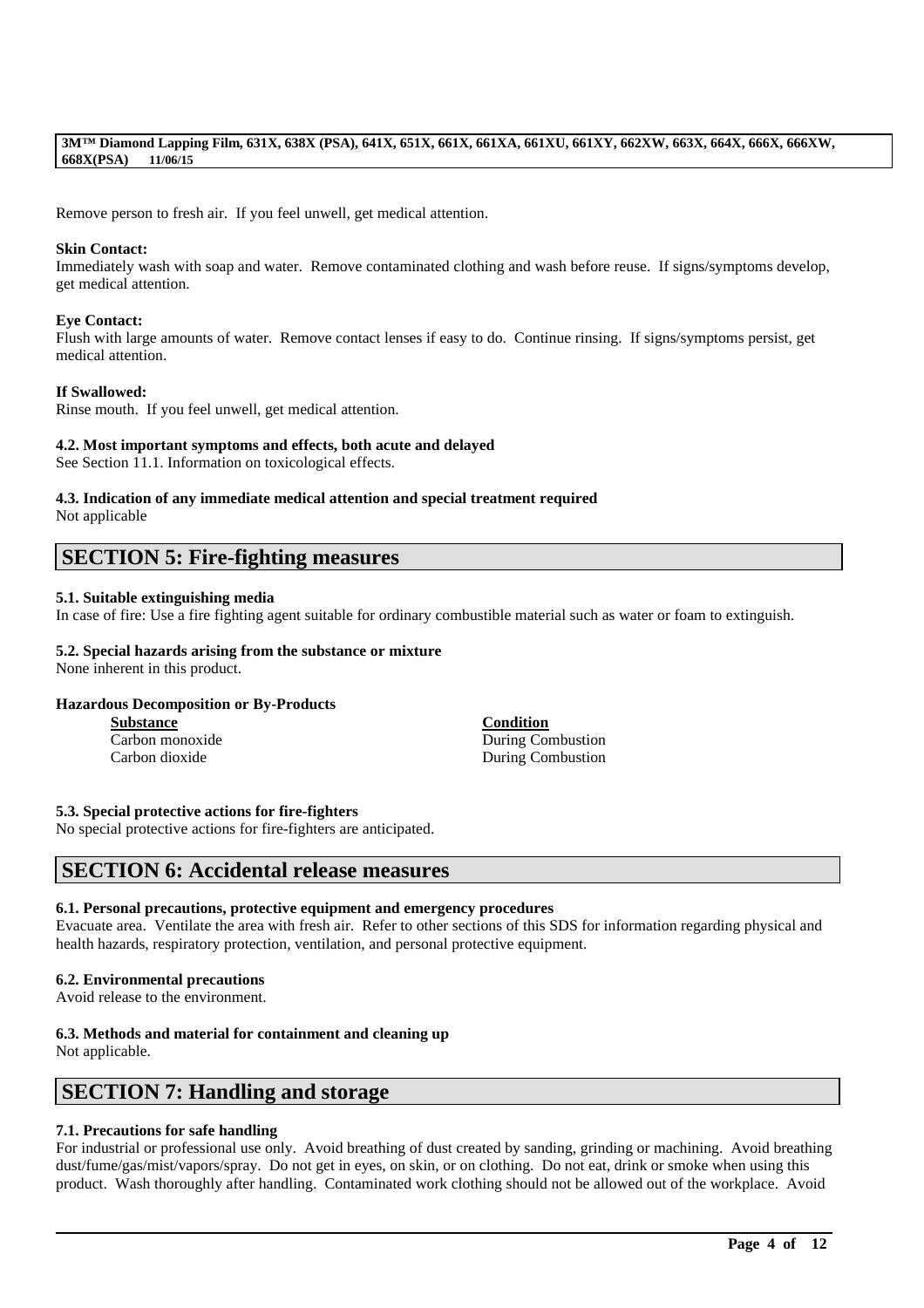release to the environment. Wash contaminated clothing before reuse.

### **7.2. Conditions for safe storage including any incompatibilities**

No special storage requirements.

# **SECTION 8: Exposure controls/personal protection**

### **8.1. Control parameters**

### **Occupational exposure limits**

If a component is disclosed in section 3 but does not appear in the table below, an occupational exposure limit is not available for the component.

| Ingredient              | <b>C.A.S. No.</b> | Agency       | Limit type                              | <b>Additional Comments</b> |
|-------------------------|-------------------|--------------|-----------------------------------------|----------------------------|
| 2-ETHYLHEXYL ACRYLATE   | $103 - 11 - 7$    | Manufacturer | CEIL:5 ppm                              | <b>Skin Notation</b>       |
|                         |                   | determined   |                                         |                            |
| <b>TITANIUM DIOXIDE</b> | 13463-67-7        | <b>ACGIH</b> | $TWA:10$ mg/m $3$                       | A4: Not class, as human    |
|                         |                   |              |                                         | carcin                     |
| <b>TITANIUM DIOXIDE</b> | 13463-67-7        | <b>CMRG</b>  | TWA(as respirable dust):5               |                            |
|                         |                   |              | mg/m3                                   |                            |
| <b>TITANIUM DIOXIDE</b> | 13463-67-7        | <b>OSHA</b>  | TWA(as total dust): $15 \text{ mg/m}$ 3 |                            |
| 2,2-DIMETHOXY-2-        | 24650-42-8        | <b>CMRG</b>  | $TWA:10$ mg/m $3$                       |                            |
| PHENYLACETOPHENONE      |                   |              |                                         |                            |
| POLYESTER FILM BACKING  | 25038-59-9        | <b>CMRG</b>  | TWA(as respirable dust):5               |                            |
|                         |                   |              | mg/m3;TWA(as total dust):10             |                            |
|                         |                   |              | mg/m3                                   |                            |
| <b>ACRYLIC ACID</b>     | $79-10-7$         | Manufacturer | STEL:5 ppm $(15 \text{ mg/m3})$         |                            |
|                         |                   | determined   |                                         |                            |
| <b>ACRYLIC ACID</b>     | $79-10-7$         | <b>ACGIH</b> | TWA:2 ppm                               | A4: Not class, as human    |
|                         |                   |              |                                         | carcin, Skin Notation      |

ACGIH : American Conference of Governmental Industrial Hygienists

AIHA : American Industrial Hygiene Association

CMRG : Chemical Manufacturer's Recommended Guidelines

OSHA : United States Department of Labor - Occupational Safety and Health Administration

TWA: Time-Weighted-Average

STEL: Short Term Exposure Limit

CEIL: Ceiling

# **8.2. Exposure controls**

# **8.2.1. Engineering controls**

Use general dilution ventilation and/or local exhaust ventilation to control airborne exposures to below relevant Exposure Limits and/or control dust/fume/gas/mist/vapors/spray. If ventilation is not adequate, use respiratory protection equipment.

# **8.2.2. Personal protective equipment (PPE)**

# **Eye/face protection**

To minimize the risk of injury to face and eyes, always wear eye and face protection when working at sanding or grinding operations or when near such operations. Select and use eye/face protection to prevent contact based on the results of an exposure assessment. The following eye/face protection(s) are recommended: Safety Glasses with side shields

# **Skin/hand protection**

Select and use gloves and/or protective clothing approved to relevant local standards to prevent skin contact based on the results of an exposure assessment. Selection should be based on use factors such as exposure levels, concentration of the substance or mixture, frequency and duration, physical challenges such as temperature extremes, and other use conditions.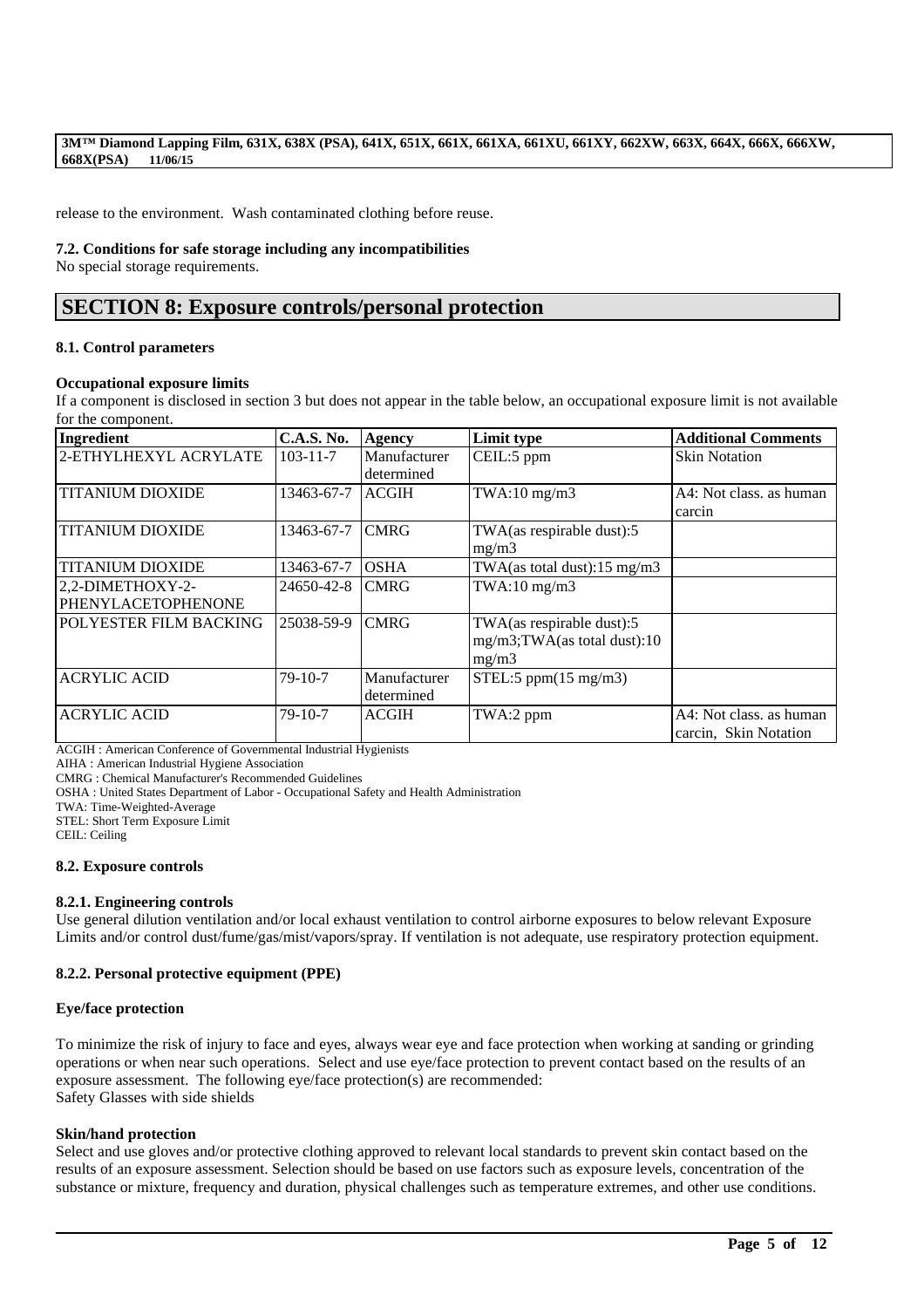Consult with your glove and/or protective clothing manufacturer for selection of appropriate compatible gloves/protective clothing.

Gloves made from the following material(s) are recommended: Nitrile Rubber

Select and use body protection to prevent contact based on the results of an exposure assessment. The following protective clothing material(s) are recommended: Apron – Nitrile

### **Respiratory protection**

Assess exposure concentrations of all materials involved in the work process. Consider material being abraded when determining the appropriate respiratory protection. Select and use appropriate respirators to prevent inhalation overexposure. An exposure assessment may be needed to decide if a respirator is required. If a respirator is needed, use respirators as part of a full respiratory protection program. Based on the results of the exposure assessment, select from the following respirator type(s) to reduce inhalation exposure:

Half facepiece or full facepiece air-purifying respirator suitable for particulates

For questions about suitability for a specific application, consult with your respirator manufacturer.

# **SECTION 9: Physical and chemical properties**

## **9.1. Information on basic physical and chemical properties**

| <b>General Physical Form:</b>          | Solid                                                     |
|----------------------------------------|-----------------------------------------------------------|
| Odor, Color, Grade:                    | Thin film backed abrasive, color varies by grade, no odor |
| Odor threshold                         | Not Applicable                                            |
| pH                                     | Not Applicable                                            |
| Melting point                          | Not Applicable                                            |
| <b>Boiling Point</b>                   | Not Applicable                                            |
| <b>Flash Point</b>                     | Not Applicable                                            |
| <b>Flammability</b> (solid, gas)       | Not Classified                                            |
| <b>Flammable Limits(LEL)</b>           | Not Applicable                                            |
| <b>Flammable Limits(UEL)</b>           | Not Applicable                                            |
| <b>Vapor Pressure</b>                  | Not Applicable                                            |
| <b>Vapor Density</b>                   | Not Applicable                                            |
| <b>Specific Gravity</b>                | No Data Available                                         |
| <b>Solubility In Water</b>             | Not Applicable                                            |
| Solubility- non-water                  | Not Applicable                                            |
| Partition coefficient: n-octanol/water | Not Applicable                                            |
| <b>Autoignition temperature</b>        | Not Applicable                                            |
| <b>Decomposition temperature</b>       | Not Applicable                                            |
| <b>Percent volatile</b>                | Not Applicable                                            |
|                                        |                                                           |

\_\_\_\_\_\_\_\_\_\_\_\_\_\_\_\_\_\_\_\_\_\_\_\_\_\_\_\_\_\_\_\_\_\_\_\_\_\_\_\_\_\_\_\_\_\_\_\_\_\_\_\_\_\_\_\_\_\_\_\_\_\_\_\_\_\_\_\_\_\_\_\_\_\_\_\_\_\_\_\_\_\_\_\_\_\_\_\_\_\_

# **SECTION 10: Stability and reactivity**

#### **10.1. Reactivity**

This material is considered to be non reactive under normal use conditions.

# **10.2. Chemical stability**

Stable.

# **10.3. Possibility of hazardous reactions**

Hazardous polymerization will not occur.

#### **10.4. Conditions to avoid**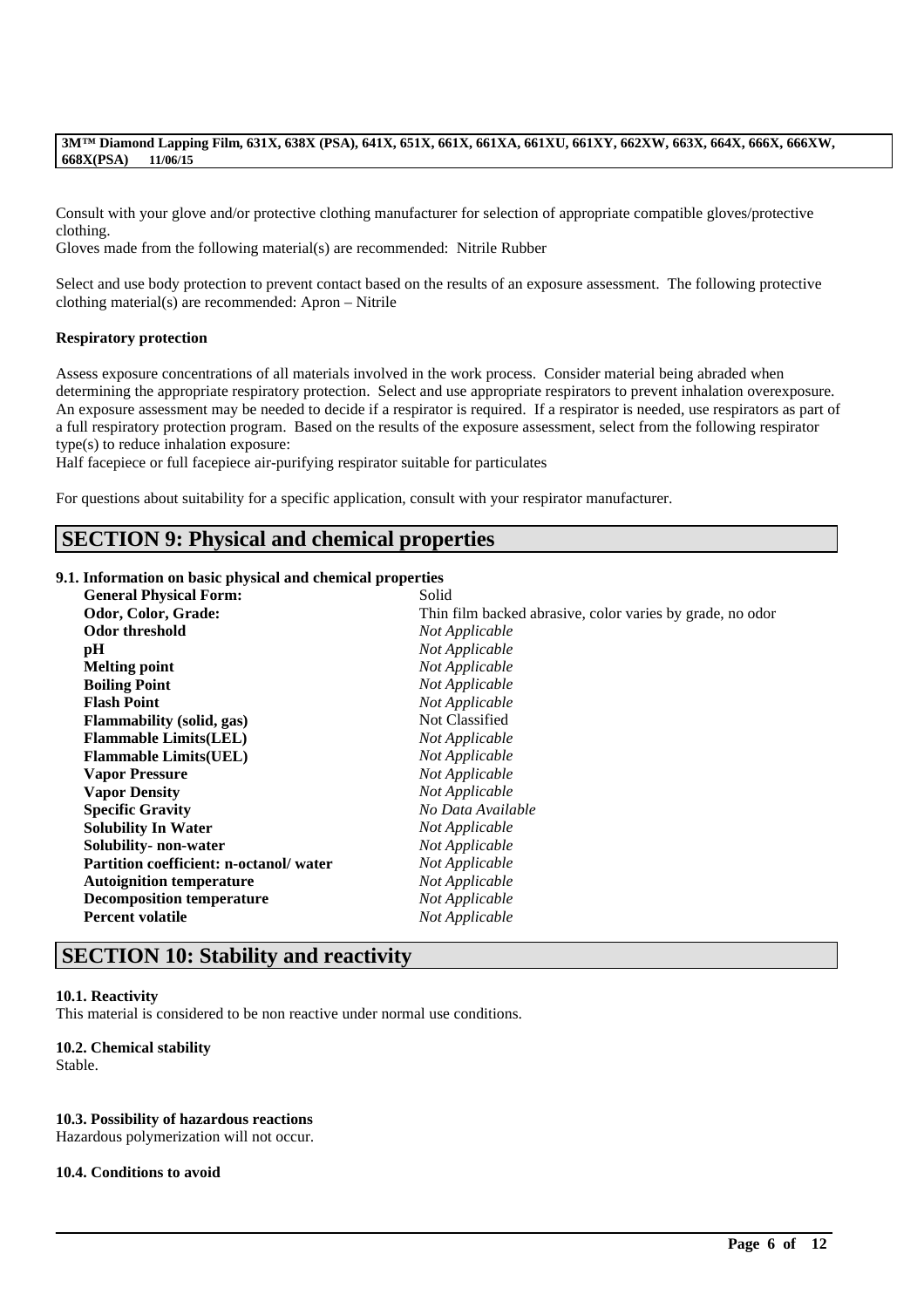None known.

# **10.5. Incompatible materials**

None known.

# **10.6. Hazardous decomposition products**

**Substance Condition**

None known.

Refer to section 5.2 for hazardous decomposition products during combustion.

# **SECTION 11: Toxicological information**

**The information below may not be consistent with the material classification in Section 2 if specific ingredient classifications are mandated by a competent authority. In addition, toxicological data on ingredients may not be reflected in the material classification and/or the signs and symptoms of exposure, because an ingredient may be present below the threshold for labeling, an ingredient may not be available for exposure, or the data may not be relevant to the material as a whole.**

**11.1. Information on Toxicological effects**

**Signs and Symptoms of Exposure**

## **Based on test data and/or information on the components, this material may produce the following health effects:**

#### **Inhalation:**

Dust from grinding, sanding or machining may cause irritation of the respiratory system. Signs/symptoms may include cough, sneezing, nasal discharge, headache, hoarseness, and nose and throat pain.

#### **Skin Contact:**

Mechanical Skin irritation: Signs/symptoms may include abrasion, redness, pain, and itching.

Allergic Skin Reaction (non-photo induced): Signs/symptoms may include redness, swelling, blistering, and itching.

Photosensitization: Signs/symptoms may include a sunburn-like reaction such as blistering, redness, swelling, and itching from minor exposure to sunlight.

#### **Eye Contact:**

Mechanical eye irritation: Signs/symptoms may include pain, redness, tearing and corneal abrasion.

Dust created by grinding, sanding, or machining may cause eye irritation. Signs/symptoms may include redness, swelling, pain, tearing, and blurred or hazy vision.

#### **Ingestion:**

No health effects are expected.

#### **Carcinogenicity:**

| Ingredient                                      | . A.<br>190.           | $\sim$<br>. loceri:<br>intion<br>. lass                                          | 'egulation<br>m                                              |
|-------------------------------------------------|------------------------|----------------------------------------------------------------------------------|--------------------------------------------------------------|
| <b>COLOR</b><br><b>XIDF</b><br>٦٢٢،<br><b>N</b> | - -<br>140.<br>.<br>., | $\sim$<br>$\Omega$<br>╭<br>carc<br>Grt<br>$\sim$<br>human<br>sible<br>A NY<br>-- | International<br>Research<br>vgency<br>on C<br>Cancer<br>tor |

# **Additional Information:**

This document covers only the 3M product. For complete assessment, when determining the degree of hazard, the material being abraded must also be considered.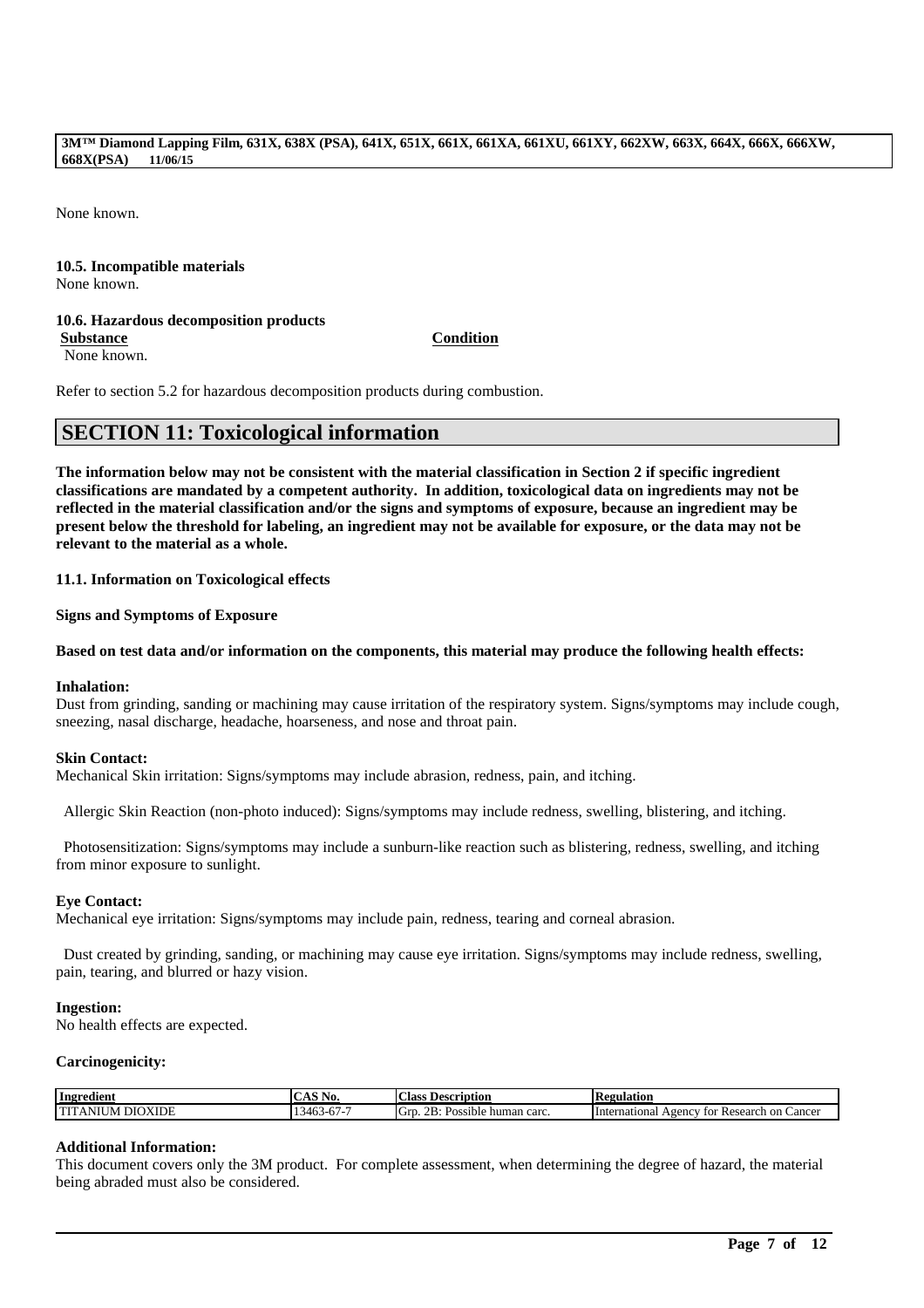This product contains titanium dioxide. Cancer of the lungs has been observed in rats that inhaled high levels of titanium dioxide. No exposure to inhaled titanium dioxide is expected during the normal handling and use of this product. Titanium dioxide was not detected when air sampling was conducted during simulated use of similar products containing titanium dioxide. Therefore, the health effects associated with titanium dioxide are not expected during the normal use of this product. **Toxicological Data**

If a component is disclosed in section 3 but does not appear in a table below, either no data are available for that endpoint or the data are not sufficient for classification.

# **Acute Toxicity**

| <b>Name</b>                        | Route       | <b>Species</b> | <b>Value</b>                                      |
|------------------------------------|-------------|----------------|---------------------------------------------------|
| Overall product                    | Ingestion   |                | No data available; calculated $ATE > 5,000$ mg/kg |
| POLYESTER FILM BACKING             | Dermal      |                | LD50 estimated to be $> 5,000$ mg/kg              |
| POLYESTER FILM BACKING             | Ingestion   | Rat            | $LD50 > 5,000$ mg/kg                              |
| <b>PSA</b>                         | Ingestion   |                | LD50 estimated to be $2,000 - 5,000$ mg/kg        |
| ETHYLENE-VINYL ACETATE POLYMER     | Dermal      |                | LD50 estimated to be $> 5,000$ mg/kg              |
| ETHYLENE-VINYL ACETATE POLYMER     | Ingestion   | Rat            | $LD50 > 1,000$ mg/kg                              |
| 2-ETHYLHEXYL ACRYLATE              | Dermal      | Rabbit         | $LD50 > 10,000$ mg/kg                             |
| 2-ETHYLHEXYL ACRYLATE              | Ingestion   | Rat            | LD50 4,430 mg/kg                                  |
| <b>ACRYLIC ACID</b>                | Dermal      | Rabbit         | LD50 295 $mg/kg$                                  |
| <b>ACRYLIC ACID</b>                | Inhalation- | Rat            | $LC50$ 3.8 mg/l                                   |
|                                    | Dust/Mist   |                |                                                   |
|                                    | (4 hours)   |                |                                                   |
| <b>ACRYLIC ACID</b>                | Ingestion   | Rat            | LD50 $1,250$ mg/kg                                |
| <b>TITANIUM DIOXIDE</b>            | Dermal      | Rabbit         | $LD50 > 10,000$ mg/kg                             |
| <b>TITANIUM DIOXIDE</b>            | Inhalation- | Rat            | $LC50 > 6.82$ mg/l                                |
|                                    | Dust/Mist   |                |                                                   |
|                                    | (4 hours)   |                |                                                   |
| <b>TITANIUM DIOXIDE</b>            | Ingestion   | Rat            | $LD50 > 10,000$ mg/kg                             |
| 2,2-DIMETHOXY-2-PHENYLACETOPHENONE | Dermal      | Rat            | $LD50 > 7,100$ mg/kg                              |
| 2,2-DIMETHOXY-2-PHENYLACETOPHENONE | Ingestion   | Rat            | $LD50 > 6,000$ mg/kg                              |

 $\overline{ATE}$  = acute toxicity estimate

#### **Skin Corrosion/Irritation**

| <b>Name</b>                        | <b>Species</b> | <b>Value</b>              |
|------------------------------------|----------------|---------------------------|
|                                    |                |                           |
| POLYESTER FILM BACKING             | Human          | No significant irritation |
| ETHYLENE-VINYL ACETATE POLYMER     | Professio      | No significant irritation |
|                                    | nal            |                           |
|                                    | judgeme        |                           |
|                                    | nt             |                           |
| 2-ETHYLHEXYL ACRYLATE              | Rabbit         | Irritant                  |
| <b>ACRYLIC ACID</b>                | Rabbit         | Corrosive                 |
| <b>TITANIUM DIOXIDE</b>            | Rabbit         | No significant irritation |
| 2.2-DIMETHOXY-2-PHENYLACETOPHENONE | Rabbit         | No significant irritation |

#### **Serious Eye Damage/Irritation**

| <b>Name</b>                        | <b>Species</b> | <b>Value</b>              |
|------------------------------------|----------------|---------------------------|
|                                    |                |                           |
| POLYESTER FILM BACKING             | Human          | No significant irritation |
| ETHYLENE-VINYL ACETATE POLYMER     | Professio      | No significant irritation |
|                                    | nal            |                           |
|                                    | judgeme        |                           |
|                                    | nt             |                           |
| 2-ETHYLHEXYL ACRYLATE              | Rabbit         | No significant irritation |
| <b>ACRYLIC ACID</b>                | Rabbit         | Corrosive                 |
| <b>TITANIUM DIOXIDE</b>            | Rabbit         | No significant irritation |
| 2.2-DIMETHOXY-2-PHENYLACETOPHENONE | Rabbit         | No significant irritation |

\_\_\_\_\_\_\_\_\_\_\_\_\_\_\_\_\_\_\_\_\_\_\_\_\_\_\_\_\_\_\_\_\_\_\_\_\_\_\_\_\_\_\_\_\_\_\_\_\_\_\_\_\_\_\_\_\_\_\_\_\_\_\_\_\_\_\_\_\_\_\_\_\_\_\_\_\_\_\_\_\_\_\_\_\_\_\_\_\_\_

#### **Skin Sensitization**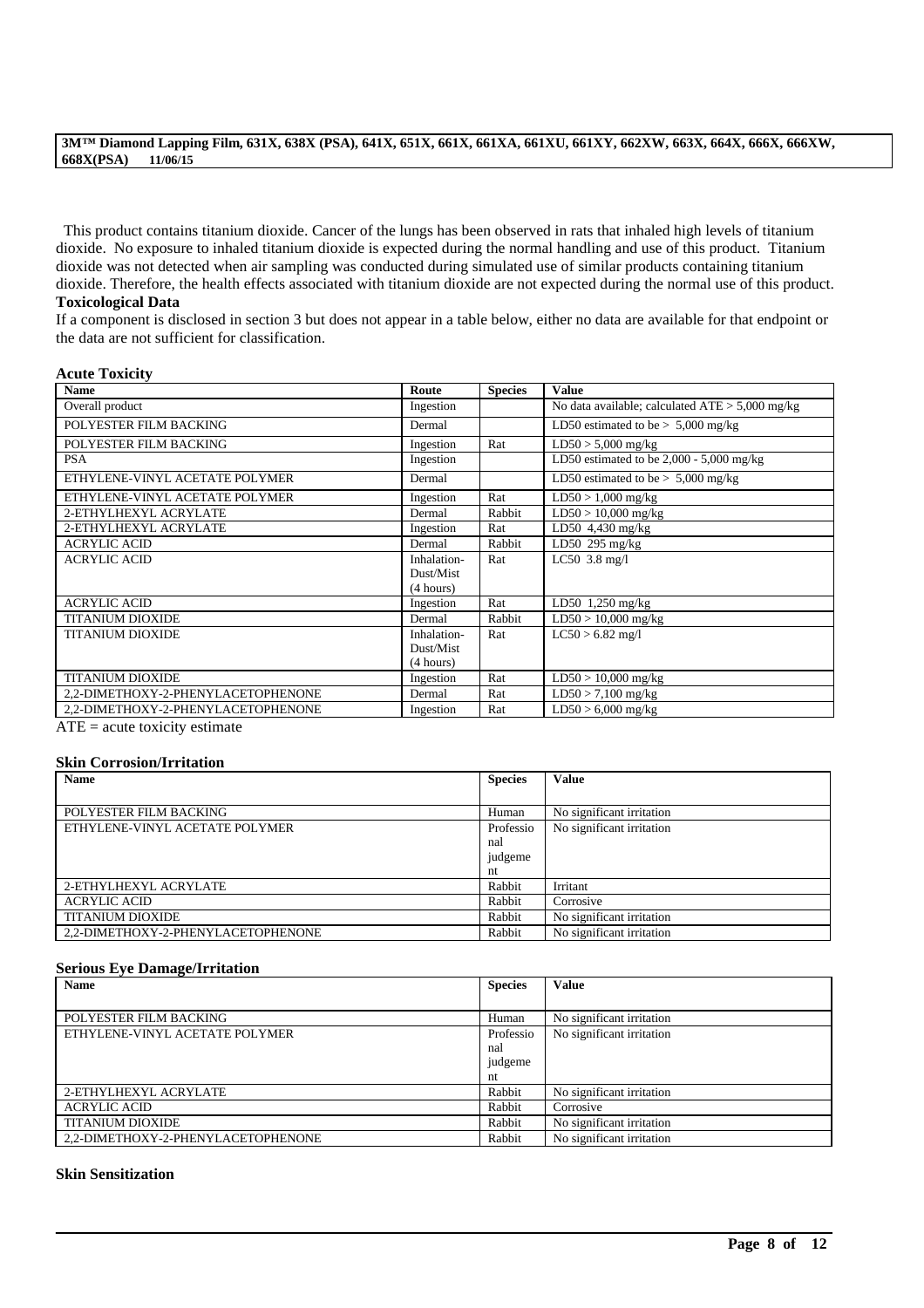| <b>Name</b>                        | <b>Species</b> | <b>Value</b>                                   |
|------------------------------------|----------------|------------------------------------------------|
| POLYESTER FILM BACKING             | Human          | Not sensitizing                                |
| 2-ETHYLHEXYL ACRYLATE              | Human          | Sensitizing                                    |
|                                    | and            |                                                |
|                                    | animal         |                                                |
| <b>ACRYLIC ACID</b>                | Guinea         | Some positive data exist, but the data are not |
|                                    | pig            | sufficient for classification                  |
| <b>TITANIUM DIOXIDE</b>            | Human          | Not sensitizing                                |
|                                    | and            |                                                |
|                                    | animal         |                                                |
| 2,2-DIMETHOXY-2-PHENYLACETOPHENONE | Guinea         | Not sensitizing                                |
|                                    | pig            |                                                |

#### **Photosensitization**

| <b>Name</b>                                                | $\sim$<br><b>Species</b> | $-1$<br>∕ alue |
|------------------------------------------------------------|--------------------------|----------------|
| 2-DIMETHOXY-2-PHENYL<br>ACETOPHENONE<br>$\sim$<br><u>.</u> | $\sim$<br>Guinea         | Sensitizing    |
|                                                            | $p_1g$                   |                |

## **Respiratory Sensitization**

For the component/components, either no data are currently available or the data are not sufficient for classification.

# **Germ Cell Mutagenicity**

| <b>Name</b>                        | Route    | <b>Value</b>                                   |
|------------------------------------|----------|------------------------------------------------|
|                                    |          |                                                |
| POLYESTER FILM BACKING             | In Vitro | Not mutagenic                                  |
| 2-ETHYLHEXYL ACRYLATE              | In Vitro | Some positive data exist, but the data are not |
|                                    |          | sufficient for classification                  |
| <b>ACRYLIC ACID</b>                | In vivo  | Not mutagenic                                  |
| <b>ACRYLIC ACID</b>                | In Vitro | Some positive data exist, but the data are not |
|                                    |          | sufficient for classification                  |
| <b>TITANIUM DIOXIDE</b>            | In Vitro | Not mutagenic                                  |
| <b>TITANIUM DIOXIDE</b>            | In vivo  | Not mutagenic                                  |
| 2,2-DIMETHOXY-2-PHENYLACETOPHENONE | In Vitro | Not mutagenic                                  |

# **Carcinogenicity**

| <b>Name</b>             | Route      | <b>Species</b> | Value                                          |
|-------------------------|------------|----------------|------------------------------------------------|
| 2-ETHYLHEXYL ACRYLATE   | Dermal     | Mouse          | Some positive data exist, but the data are not |
|                         |            |                | sufficient for classification                  |
| <b>ACRYLIC ACID</b>     | Ingestion  | Rat            | Not carcinogenic                               |
| <b>ACRYLIC ACID</b>     | Dermal     | Mouse          | Some positive data exist, but the data are not |
|                         |            |                | sufficient for classification                  |
| <b>TITANIUM DIOXIDE</b> | Ingestion  | Multiple       | Not carcinogenic                               |
|                         |            | animal         |                                                |
|                         |            | species        |                                                |
| <b>TITANIUM DIOXIDE</b> | Inhalation | Rat            | Carcinogenic                                   |

# **Reproductive Toxicity**

# **Reproductive and/or Developmental Effects**

| <b>Name</b>           | Route      | <b>Value</b>                            | <b>Species</b> | <b>Test Result</b> | <b>Exposure</b><br><b>Duration</b> |
|-----------------------|------------|-----------------------------------------|----------------|--------------------|------------------------------------|
| 2-ETHYLHEXYL ACRYLATE | Inhalation | Not toxic to development                | Rat            | <b>NOAEL 0.75</b>  | during                             |
|                       |            |                                         |                | mg/1               | gestation                          |
| <b>ACRYLIC ACID</b>   | Ingestion  | Not toxic to female reproduction        | Rat            | <b>NOAEL 460</b>   | 2 generation                       |
|                       |            |                                         |                | mg/kg/day          |                                    |
| <b>ACRYLIC ACID</b>   | Ingestion  | Not toxic to male reproduction          | Rat            | <b>NOAEL 460</b>   | 2 generation                       |
|                       |            |                                         |                | mg/kg/day          |                                    |
| <b>ACRYLIC ACID</b>   | Inhalation | Not toxic to development                | Rat            | NOAEL 1.1          | during                             |
|                       |            |                                         |                | mg/l               | organogenesi                       |
|                       |            |                                         |                |                    | s                                  |
| <b>ACRYLIC ACID</b>   | Ingestion  | Some positive developmental data exist, | Rat            | NOAEL 53           | 2 generation                       |
|                       |            | but the data are not sufficient for     |                | mg/kg/day          |                                    |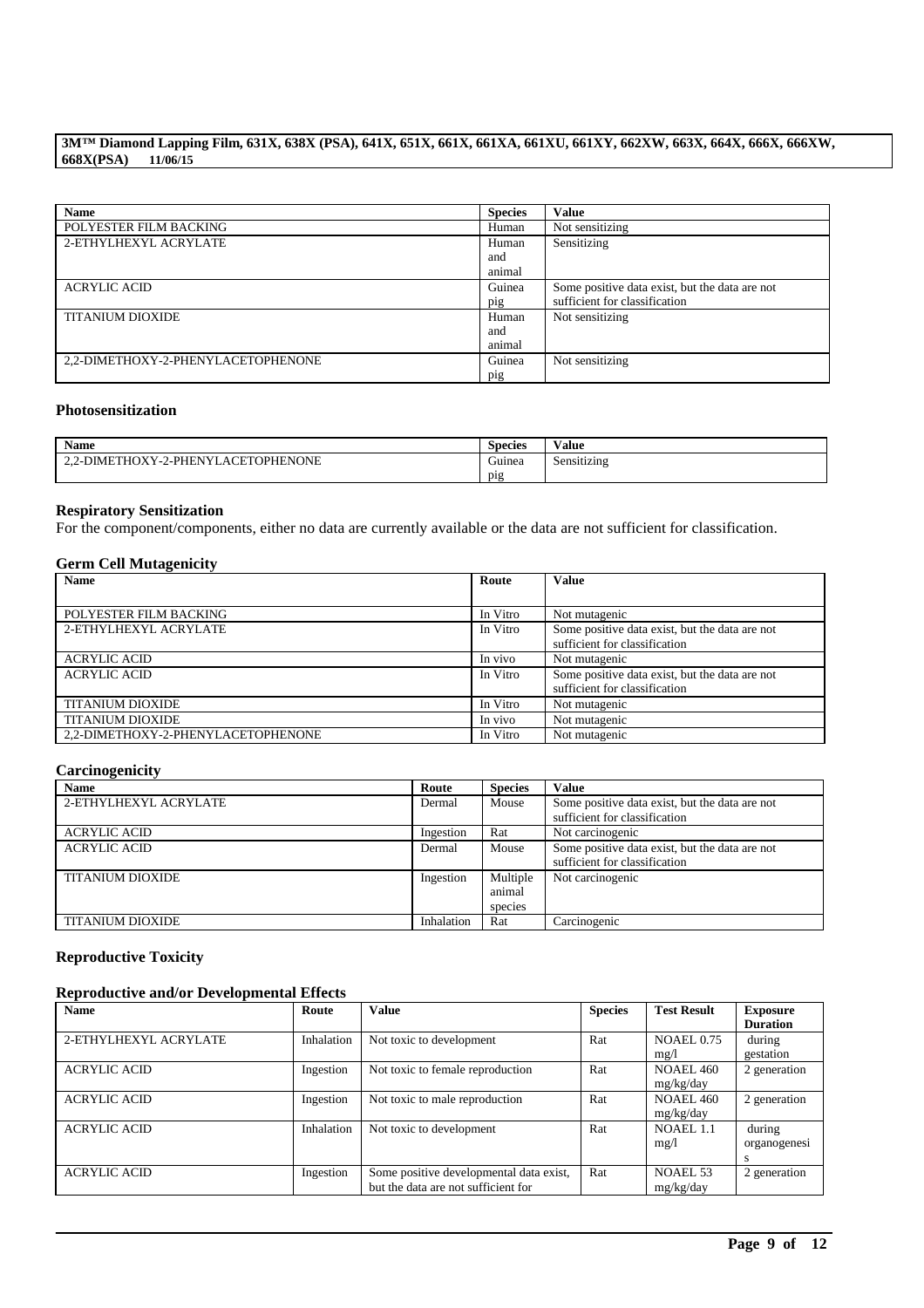classification

# **Target Organ(s)**

# **Specific Target Organ Toxicity - single exposure**

| <b>Name</b>         | Route      | Target Organ(s)        | <b>Value</b>                      | <b>Species</b> | <b>Test Result</b> | <b>Exposure</b> |
|---------------------|------------|------------------------|-----------------------------------|----------------|--------------------|-----------------|
|                     |            |                        |                                   |                |                    | <b>Duration</b> |
| 2-ETHYLHEXYL        | Inhalation | respiratory irritation | May cause respiratory irritation  | Rat            | <b>NOAEL Not</b>   |                 |
| ACRYLATE            |            |                        |                                   |                | available          |                 |
| <b>ACRYLIC ACID</b> | Inhalation | respiratory irritation | Some positive data exist, but the | Human          | <b>NOAEL Not</b>   |                 |
|                     |            |                        | data are not sufficient for       |                | available          |                 |
|                     |            |                        | classification                    |                |                    |                 |

# **Specific Target Organ Toxicity - repeated exposure**

| <b>Name</b>                                       | Route      | <b>Target Organ(s)</b>                                                                                                                                                                                                           | <b>Value</b>                                                                       | <b>Species</b> | <b>Test Result</b>              | <b>Exposure</b>          |
|---------------------------------------------------|------------|----------------------------------------------------------------------------------------------------------------------------------------------------------------------------------------------------------------------------------|------------------------------------------------------------------------------------|----------------|---------------------------------|--------------------------|
|                                                   |            |                                                                                                                                                                                                                                  |                                                                                    |                |                                 | <b>Duration</b>          |
| POLYESTER FILM<br><b>BACKING</b>                  | Ingestion  | heart   skin  <br>endocrine system  <br>bone, teeth, nails,<br>and/or hair  <br>hematopoietic<br>system   liver  <br>immune system  <br>muscles   nervous<br>system   eyes  <br>kidney and/or<br>bladder   respiratory<br>system | All data are negative                                                              | Rat            | <b>NOAEL Not</b><br>available   | 13 weeks                 |
| ETHYLENE-VINYL<br><b>ACETATE POLYMER</b>          | Ingestion  | liver                                                                                                                                                                                                                            | Some positive data exist, but the<br>data are not sufficient for<br>classification | Rat            | NOAEL.<br>4.000<br>mg/kg/day    | 90 days                  |
| 2-ETHYLHEXYL<br><b>ACRYLATE</b>                   | Inhalation | endocrine system  <br>liver                                                                                                                                                                                                      | Some positive data exist, but the<br>data are not sufficient for<br>classification | Rat            | <b>NOAEL 0.75</b><br>mg/1       | 90 days                  |
| 2-ETHYLHEXYL<br><b>ACRYLATE</b>                   | Inhalation | olfactory system                                                                                                                                                                                                                 | Some positive data exist, but the<br>data are not sufficient for<br>classification | Rat            | <b>NOAEL 0.08</b><br>mg/1       | 90 days                  |
| 2-ETHYLHEXYL<br><b>ACRYLATE</b>                   | Inhalation | respiratory system                                                                                                                                                                                                               | All data are negative                                                              | Rat            | <b>NOAEL 0.75</b><br>mg/l       | 90 days                  |
| <b>TITANIUM DIOXIDE</b>                           | Inhalation | respiratory system                                                                                                                                                                                                               | Some positive data exist, but the<br>data are not sufficient for<br>classification | Rat            | $LOAEL$ <sub>0.01</sub><br>mg/1 | 2 years                  |
| <b>TITANIUM DIOXIDE</b>                           | Inhalation | pulmonary fibrosis                                                                                                                                                                                                               | All data are negative                                                              | Human          | <b>NOAEL Not</b><br>available   | occupational<br>exposure |
| 2,2-DIMETHOXY-2-<br>PHENYLACETOPHENO<br>NE        | Dermal     | photoirritation                                                                                                                                                                                                                  | All data are negative                                                              | Mouse          | <b>NOAEL Not</b><br>available   | not available            |
| 2,2-DIMETHOXY-2-<br>PHENYLACETOPHENO<br>NE        | Ingestion  | liver                                                                                                                                                                                                                            | Some positive data exist, but the<br>data are not sufficient for<br>classification | Rat            | <b>NOAEL 138</b><br>mg/kg/day   | 3 months                 |
| 2,2-DIMETHOXY-2-<br>PHENYLACETOPHENO<br><b>NE</b> | Ingestion  | hematopoietic<br>system   kidney<br>and/or bladder                                                                                                                                                                               | Some positive data exist, but the<br>data are not sufficient for<br>classification | Rat            | <b>NOAEL 581</b><br>mg/kg/day   | 3 months                 |
| 2,2-DIMETHOXY-2-<br>PHENYLACETOPHENO<br>NE        | Ingestion  | auditory system  <br>eyes                                                                                                                                                                                                        | All data are negative                                                              | Rat            | <b>NOAEL 581</b><br>mg/kg/day   | 3 months                 |

### **Aspiration Hazard**

For the component/components, either no data are currently available or the data are not sufficient for classification.

**Please contact the address or phone number listed on the first page of the SDS for additional toxicological information on this material and/or its components.**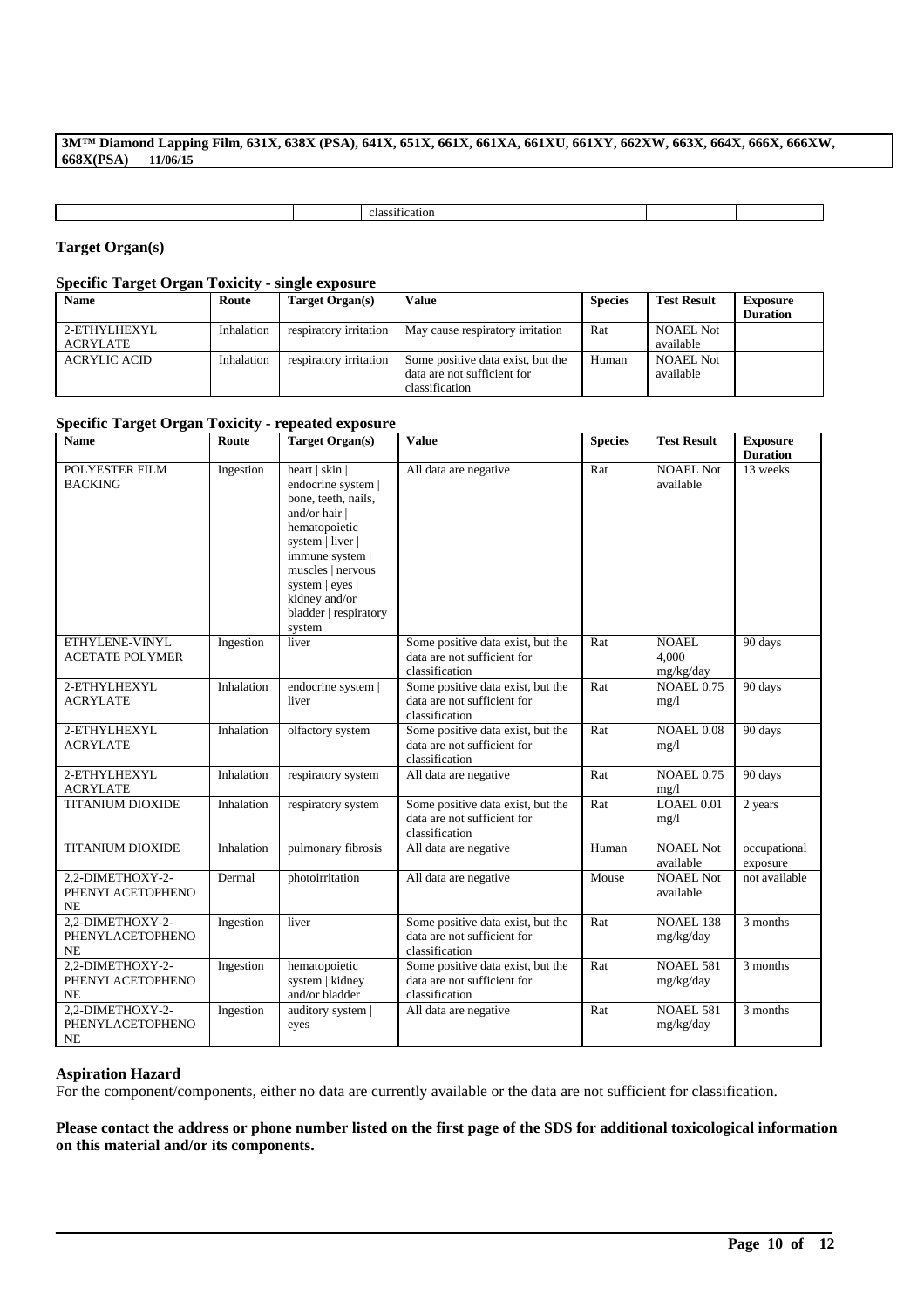# **SECTION 12: Ecological information**

# **Ecotoxicological information**

Please contact the address or phone number listed on the first page of the SDS for additional ecotoxicological information on this material and/or its components.

# **Chemical fate information**

Please contact the address or phone number listed on the first page of the SDS for additional chemical fate information on this material and/or its components.

# **SECTION 13: Disposal considerations**

### **13.1. Disposal methods**

Dispose of contents/ container in accordance with the local/regional/national/international regulations.

The substrate that was abraded must be considered as a factor in the disposal method for this product. Dispose of waste product in a permitted industrial waste facility. As a disposal alternative, incinerate in a permitted waste incineration facility.

# **EPA Hazardous Waste Number (RCRA):** Not regulated

# **SECTION 14: Transport Information**

Not regulated per U.S. DOT, IATA or IMO.

These transportation classifications are provided as a customer service. As the shipper YOU remain responsible for complying with all applicable laws and regulations, including proper transportation classification and packaging. 3M transportation classifications are based on product formulation, packaging, 3M policies and 3M understanding of applicable current regulations. 3M does not guarantee the accuracy of this classification information. This information applies only to transportation classification and not the packaging, labeling, or marking requirements. The original 3M package is certified for U.S. ground shipment only. If you are shipping by air or ocean, the package may not meet applicable regulatory requirements.

# **SECTION 15: Regulatory information**

# **15.1. US Federal Regulations**

Contact 3M for more information.

# **311/312 Hazard Categories:**

Fire Hazard - No Pressure Hazard - No Reactivity Hazard - No Immediate Hazard - Yes Delayed Hazard - Yes

# **15.2. State Regulations**

Contact 3M for more information.

#### **California Proposition 65**

| Ingredient              | C.A.S. No. | <b>Classification</b>     |
|-------------------------|------------|---------------------------|
| <b>Toluene</b>          | 108-88-3   | Female reproductive toxin |
| Toluene                 | 108-88-3   | Developmental Toxin       |
| <b>TITANIUM DIOXIDE</b> | 13463-67-7 | Carcinogen                |

WARNING: This product contains a chemical known to the State of California to cause birth defects or other reproductive harm.